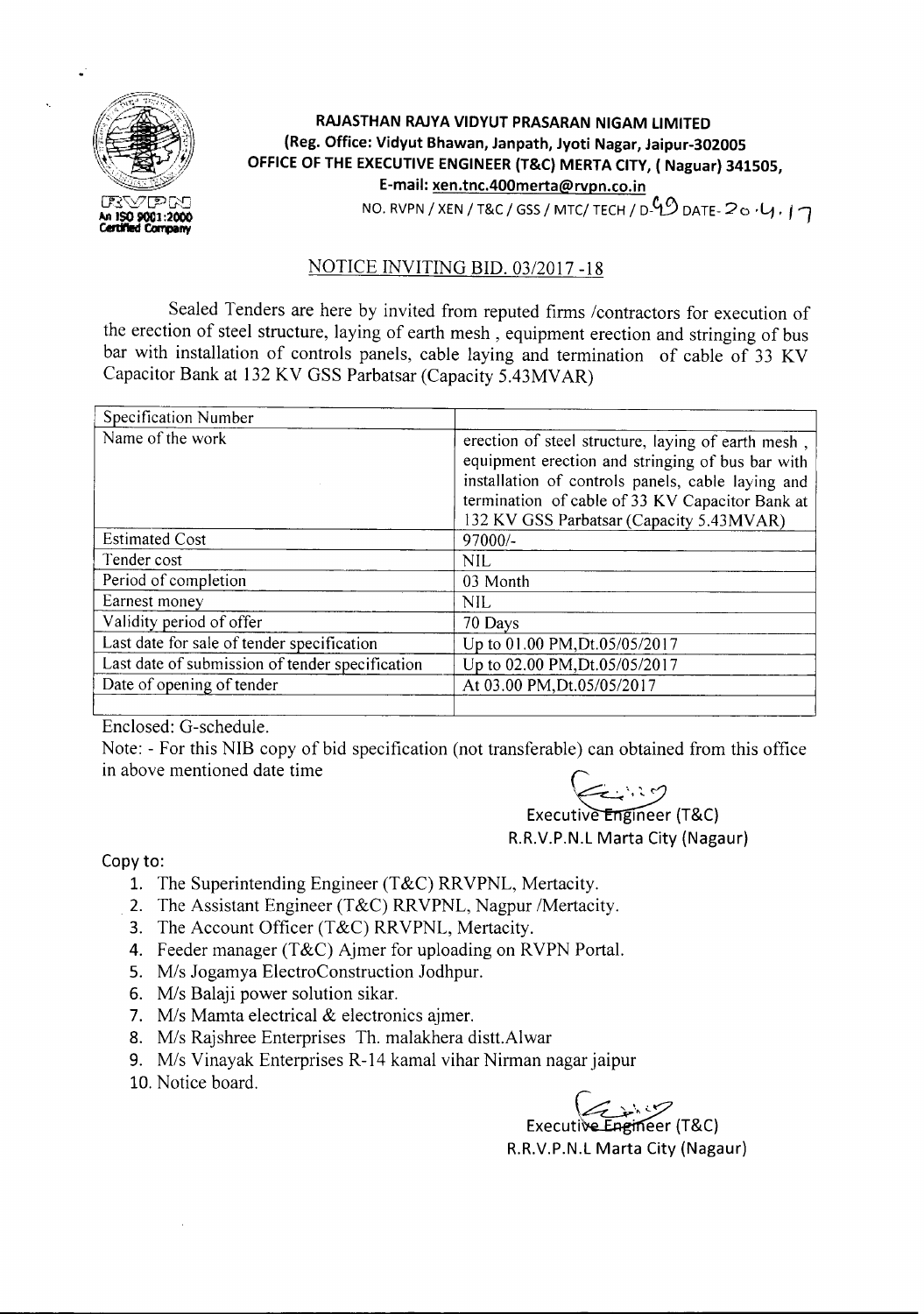|              | 'G'SCHEDULE                                                                      |      |                 |        |         |
|--------------|----------------------------------------------------------------------------------|------|-----------------|--------|---------|
|              | 1. Name of work :- Eraction work of 33 kv capacitor bank at 132 KV GSS Parbatsar |      |                 |        |         |
|              | 2. BSR RVPN/SE(SSPC)XEN(TK)/BSR/A1/D.21dated04.04.2011                           |      |                 |        |         |
| S.No.        | Description                                                                      | Unit | Unit Rate in Rs | Qty.   | Amount  |
| $\mathbf{1}$ | 2                                                                                | 3    | $\overline{4}$  | 5      | 6       |
| $\mathbf 1$  | <b>EARTH MESH WORK:</b>                                                          |      |                 |        |         |
|              | Laying of Earth mesh with 25 mm /28 mm. dia. M.S.                                |      |                 |        |         |
|              | Rod at a depth of 0.80 meter from top level of                                   |      |                 |        |         |
|              | foundation, transportation of M.S. Rods from site                                |      |                 |        |         |
|              | store to locations, welding of M.S. Rod to M.S. Rod                              |      |                 |        |         |
|              | along the lenth, at crossing and with earth electrodes                           |      |                 |        |         |
|              | as per drawing, application of bitumin compoun&                                  |      |                 |        |         |
|              | covering with bitumin impregnated tape on all welded                             |      |                 |        |         |
|              | joints, for the type os soil prevent at 0.80 meter below                         |      |                 |        |         |
|              | top level of foundation(M.S. Rod of above size & M.S.                            |      |                 |        |         |
|              | Flat as required shall be made available by RVPN)                                |      |                 |        |         |
|              | (a) In case Electricity is made available by RVPN                                |      |                 |        |         |
|              | with out charge                                                                  |      |                 |        |         |
|              | (i) Normal dry soil                                                              | Mtr. | 18.00           | 100    | 1800    |
|              | (ii) Hard soil / Murram / Black cotton soil                                      | Mtr. | 19.00           | 50     | 950     |
|              |                                                                                  |      |                 |        |         |
| 2            | Laying of earthing risers of 50 X 6 mm / 50 x 12 mm/                             |      |                 |        |         |
|              | 50x10mmsize M.S. Flat at a depth of 0.80 meter from top                          |      |                 |        |         |
|              | level of foundation, including excavation of trench of                           |      |                 |        |         |
|              | required depth and backfilling of the same, trans-                               |      |                 |        |         |
|              | portation of M.S. Flat from site store to locations,                             |      |                 |        |         |
|              | preparation of risers, bending as per requirement                                |      |                 |        |         |
|              | (after heating if necessary), fixing on and welding /                            |      |                 |        |         |
|              | bolting to equipment / structure and peak of the                                 |      |                 |        |         |
|              | structure, laying in the trench, welding to the earth                            |      |                 |        |         |
|              | mesh of M.S. Rod as per drawing, including welding                               |      |                 |        |         |
|              | of extra length of M.S. Flat if required, application of                         |      |                 |        |         |
|              | bitumen compound and covering with bitumen                                       |      |                 |        |         |
|              | impregnated tape on all welded joints, painting of all                           |      |                 |        |         |
|              | surface of risers above round level with red oxide and                           |      |                 |        |         |
|              | green paint, for the type of soil prevent at 0.80 meter                          |      |                 |        |         |
|              | below top level of foundation (M.S. Rod of above sizes                           |      |                 |        |         |
|              | & M.S. Flat as required shall be made available by the                           |      |                 |        |         |
|              | RVPN)                                                                            |      |                 |        |         |
|              | (a) In case Electricity is made available by RVPN                                |      |                 |        |         |
|              | with out charge                                                                  |      |                 |        | 2000.00 |
|              | (i) Normal dry soil                                                              | Mtr. | 20.00           | 100.00 | 2100.00 |
|              | (ii) Hard soil / Murram / Black cotton soil                                      | Mtr. | 21.00           | 100.00 |         |
| 3            | Steel Structure Erection:-                                                       |      |                 |        |         |
|              | Erection of sub-station steel structures, columns,                               |      |                 |        |         |
|              | beams, lighting mast and equipment structures                                    |      |                 |        |         |
|              | (excluding circuit breaker and capacitor banks)                                  |      |                 |        |         |
|              | of all type including, nuts & bolts etc. from site store                         |      |                 |        |         |
|              | to locations, their assembly, placing on foundation,                             |      |                 |        |         |
|              | fixing of template, with foundation bolts as required,                           |      |                 |        |         |
|              | levelling and preparing for grouting as required, but                            |      |                 |        |         |
|              | excluding grouting, erection after grouting and tighting                         |      |                 |        |         |
|              | & punching of nuts & bolts. (Maximum height of structure                         |      |                 |        |         |
|              | upto 20 meters)                                                                  | M.T. | 1744.00         | 10.0   | 17440   |

New

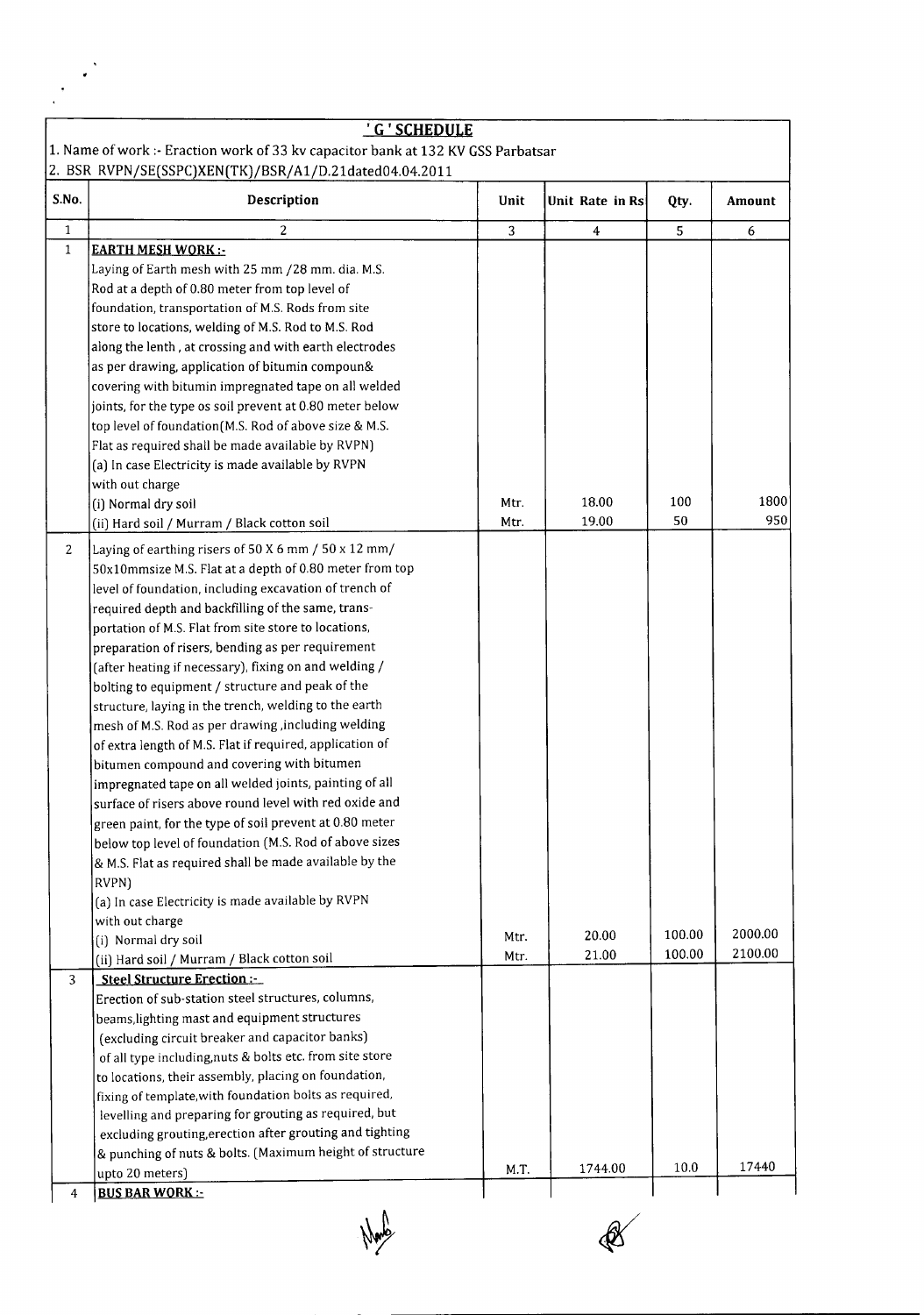|                | Stringing of 220 KV, 132 KV, 33 KV & 11 KV Bus Bar                                                                       |      |         |       |         |
|----------------|--------------------------------------------------------------------------------------------------------------------------|------|---------|-------|---------|
|                | of ACSR conductor, including transportation of conductor,                                                                |      |         |       |         |
|                | disc insulators and tension hardware from site store to                                                                  |      |         |       |         |
|                | location, laying & cutting required length of conductor,                                                                 |      |         |       |         |
|                | cleaning and assembly of disc insulators as required                                                                     |      |         |       |         |
|                | alongwith fitting of bolted type or compression type tension                                                             |      |         |       |         |
|                | hardware as made available (Compression                                                                                  |      |         |       |         |
|                | machine shall be provided by RVPN on rent free basis),                                                                   |      |         |       |         |
|                | making upto one end, stringing of conductors between                                                                     |      |         |       |         |
|                | the beams with specified sag and tension, also equilizing                                                                |      |         |       |         |
|                | sag and fitting spacers and spacer T- clamp for twin conductor,                                                          |      |         |       |         |
|                | for three phases of conductors in each bus - section.                                                                    |      |         |       |         |
|                | (I) Single ACSR panther                                                                                                  | Sec. | 875.00  | 1.00  | 875.00  |
| 5              | Jumper of ACSR conductor(3 Nos. Y-type) between bus                                                                      |      |         |       |         |
|                | to equipment, or between equipment to equipment or                                                                       |      |         |       |         |
|                | between bus to bus, including transportation of conductor,                                                               |      |         |       |         |
|                | disc insulators and hardware from site store to location,                                                                |      |         |       |         |
|                | cleaning and assembly of disc insulators as required                                                                     |      |         |       |         |
|                | alongwith fitting of suspension hardware and erection as                                                                 |      |         |       |         |
|                | required, cutting required length of conductor, making                                                                   |      |         |       |         |
|                | connections, fixing of spacers & spacer T- clamp as required,                                                            |      |         |       |         |
|                | tightening of clamps / connectors, dressing etc.for                                                                      |      |         |       |         |
|                | three phases.                                                                                                            |      |         |       |         |
|                |                                                                                                                          |      |         |       |         |
|                | (I) Single ACSR Zebra / Panther conductor                                                                                | Set  | 250.00  | 13.00 | 3250.00 |
| 6              | STRINGING OF EARTH Wire (size 7/3.15 mm or 7/4 .omm                                                                      |      |         |       |         |
|                | including transpotation of earth wire tension hardware etc.                                                              |      |         |       |         |
|                | from site store location laying and cutting type compretion                                                              |      |         |       |         |
|                | required length of earth wire fitting of bolted type hardware                                                            |      |         |       |         |
|                | (Compression machine shall be provided by RVPN on rent free                                                              |      |         |       |         |
|                | basis) making upat one end stringing of of earthwire between                                                             |      |         |       |         |
|                | structure peaks with specified sag and tension jumper and connecting                                                     |      |         |       |         |
| $\overline{7}$ | earth bond for single earth wire                                                                                         | Each | 219.00  | 2.00  | 438.00  |
|                | Erection of current Transformer/potentialTransformer/<br>capacitive voltage Transformer/Series Reactor/ Residual voltage |      |         |       |         |
|                | Transformer/Neutral current Transformer with clamps &                                                                    |      |         |       |         |
|                | connector, on already errected steel structure including                                                                 |      |         |       |         |
|                | transportation from sitestore to locations, fabrication of                                                               |      |         |       |         |
|                | base frame, fixing of terminal connectors, tightening of                                                                 |      |         |       |         |
|                | nuts & bolts etc., complete in all respect.                                                                              |      |         |       |         |
|                | (iii) 33 KV C.T.                                                                                                         | Nos. | 400.00  | 3.00  | 1200.00 |
| 8              | Erection of Isolators on already errected steel structure                                                                |      |         |       |         |
|                | including transportation of base frame, P.I.s, contacts,                                                                 |      |         |       |         |
|                | mechanism box, clamps & connectors etc., from site                                                                       |      |         |       |         |
|                | store to locations, minor fabrication as required, & fixing                                                              |      |         |       |         |
|                | of terminal connectors, etc., adjustment / alignment of                                                                  |      |         |       |         |
|                | isolator and its earth blade, if provided, for their smooth                                                              |      |         |       |         |
|                |                                                                                                                          |      |         |       |         |
|                | operation and final adjustment if required                                                                               |      |         |       |         |
|                | after jumpering.Surge counter, tightening                                                                                |      |         |       |         |
|                | of nuts & bolts etc., complete in all respect.                                                                           |      |         |       |         |
|                | (ii) 33 KV                                                                                                               |      |         |       |         |
|                |                                                                                                                          |      |         |       |         |
|                | (a) Without Earth blade                                                                                                  | Nos  | 688.00  | 1.00  | 688.00  |
|                | (b) With Earth blade                                                                                                     | Nos  | 1025.00 | 2.00  | 2050.00 |

 $\mathcal{L}^{\mathcal{N}}$ 

 $\frac{1}{\sqrt{\sqrt{2\pi}}}$ 

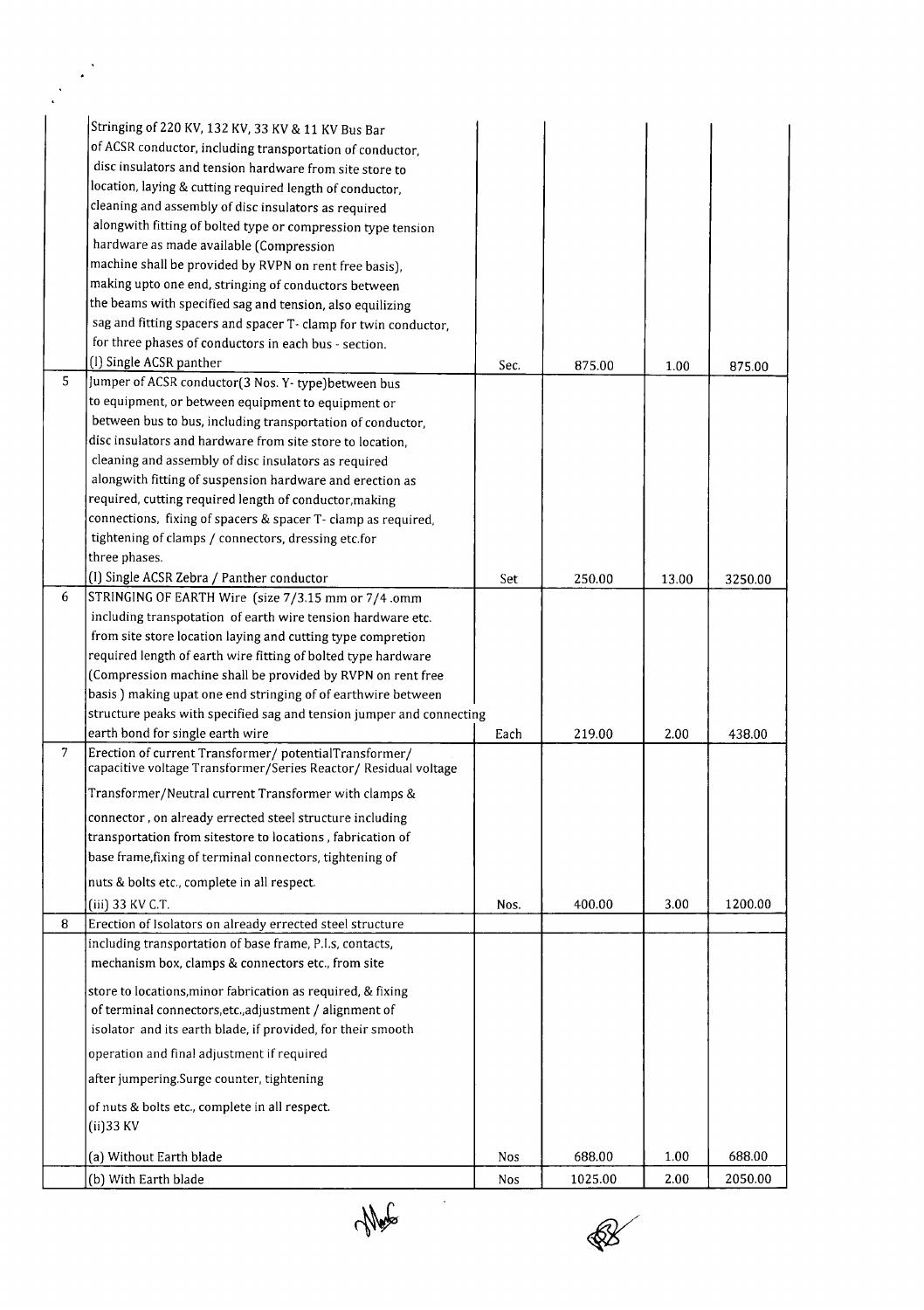| 9  | erection of 2x33 kv, 5.43 MVAR Cap. Bank With Series Reactor/                     |      |          |      |          |
|----|-----------------------------------------------------------------------------------|------|----------|------|----------|
|    | Residual voltage Transformer/Neutral current                                      |      |          |      |          |
|    | Transformer including transportionof Equipments,                                  |      |          |      |          |
|    | structure member, nuts&Bolts,washers, clamps& connectors                          |      |          |      |          |
|    | etc. from site store to location, assemble of                                     |      |          |      |          |
|    | structure Their placing on foundation, leveling and preparing for                 |      |          |      |          |
|    | grouting as required and their connections as                                     |      |          |      |          |
|    | per manufactures drawing flxing of terminal                                       |      |          |      |          |
|    | connectors etc.                                                                   | EACH | 13875.00 | 1.00 | 13875.00 |
| 10 | Erection of 33 KV or 11 KV Circuit Breakers,                                      |      |          |      |          |
|    | including transportation of equipment,                                            |      |          |      |          |
|    | structure members, nuts & bolts, clamp &                                          |      |          |      |          |
|    | connectors, accessories etc. from site store                                      |      |          |      |          |
|    | to location, assembly of support structure,                                       |      |          |      |          |
|    | their placing on foundation, levelling                                            |      |          |      |          |
|    | and preparing for grouting as required, but                                       |      |          |      |          |
|    | excluding grouting, assembly / placing of                                         |      |          |      |          |
|    | poles, mechanism box etc. on support                                              |      |          |      |          |
|    | structure as per manufacture's drawings                                           |      |          |      |          |
|    | fitting of terminal connecrors etc. but                                           |      |          |      |          |
|    | excluding commissioning of CB.                                                    |      |          |      |          |
|    | (I) 33 KV or 11 KV outdoor type (VCB/SF6)                                         | Nos. | 5563.00  | 1.00 | 5563.00  |
| 11 | Erection of Post insulator on already                                             |      |          |      |          |
|    | errected structures including transportation                                      |      |          |      |          |
|    | of P.I.s, nuts & bolts, clamps & connectors,                                      |      |          |      |          |
|    | etc. from site store to locations, fabrication                                    |      |          |      |          |
|    | of base frame & assembly if required, fixing                                      |      |          |      |          |
|    | of clamps, etc.                                                                   |      |          |      |          |
|    | $(i)$ 33 KV                                                                       | Nos. | 56.00    | 6.00 | 336.00   |
| 12 | Erection of Control & Relay panels complete                                       |      |          |      |          |
|    | in all respect including transportation from                                      |      |          |      |          |
|    | site store to control room, placing on                                            |      |          |      |          |
|    | foundation / cable trench as per layout,                                          |      |          |      |          |
|    | interconnection between control & Relay                                           |      |          |      |          |
|    | panels and with existing panels, fixing of                                        |      |          |      |          |
|    | side / top covers and doors, earthing to                                          |      |          |      |          |
|    | existing earthstrip in control room, connection                                   |      |          |      |          |
|    | of bus wiring to existing panel and between                                       |      |          |      |          |
|    | control and relay panel as required.<br>(ii) Simplex panel, DC Panel, RTCC Panel, |      |          |      |          |
| 13 | Erection of Marshalling Kiosk / Line matching                                     | Nos. | 475.00   | 1.00 | 475.00   |
|    | Unit (LMU) / Line Matching & Distribution                                         |      |          |      |          |
|    | Unit(LMDU) complete in all respect including                                      |      |          |      |          |
|    | transportation from site store to location,                                       |      |          |      |          |
|    | placing on foundation / cable trench as per                                       |      |          |      |          |
|    | layout, preparing for grouting of foundation                                      |      |          |      |          |
|    | bolts but excluding grouting etc.                                                 |      |          |      |          |
|    | (ii) 33 KV Marshalling Kiosk.                                                     | Nos. | 144.00   | 1.00 | 144.00   |
| 14 | <b>LAYING AND TERMINATION OF CABLES</b>                                           |      |          |      |          |
|    | Control Cables:- (I) Laying of P.V.C. insulated                                   |      |          |      |          |
|    | unarmoured / armoured control cable of                                            |      |          |      |          |
|    | 1.1 KV grade with copper conductor in cable                                       |      |          |      |          |
|    | trench as per specification as required,                                          |      |          |      |          |
|    | including transportation of cable drum from                                       |      |          |      |          |
|    | site store to location, laying in cable                                           |      |          |      |          |
|    |                                                                                   |      |          |      |          |

Non

 $\mathscr{B}$